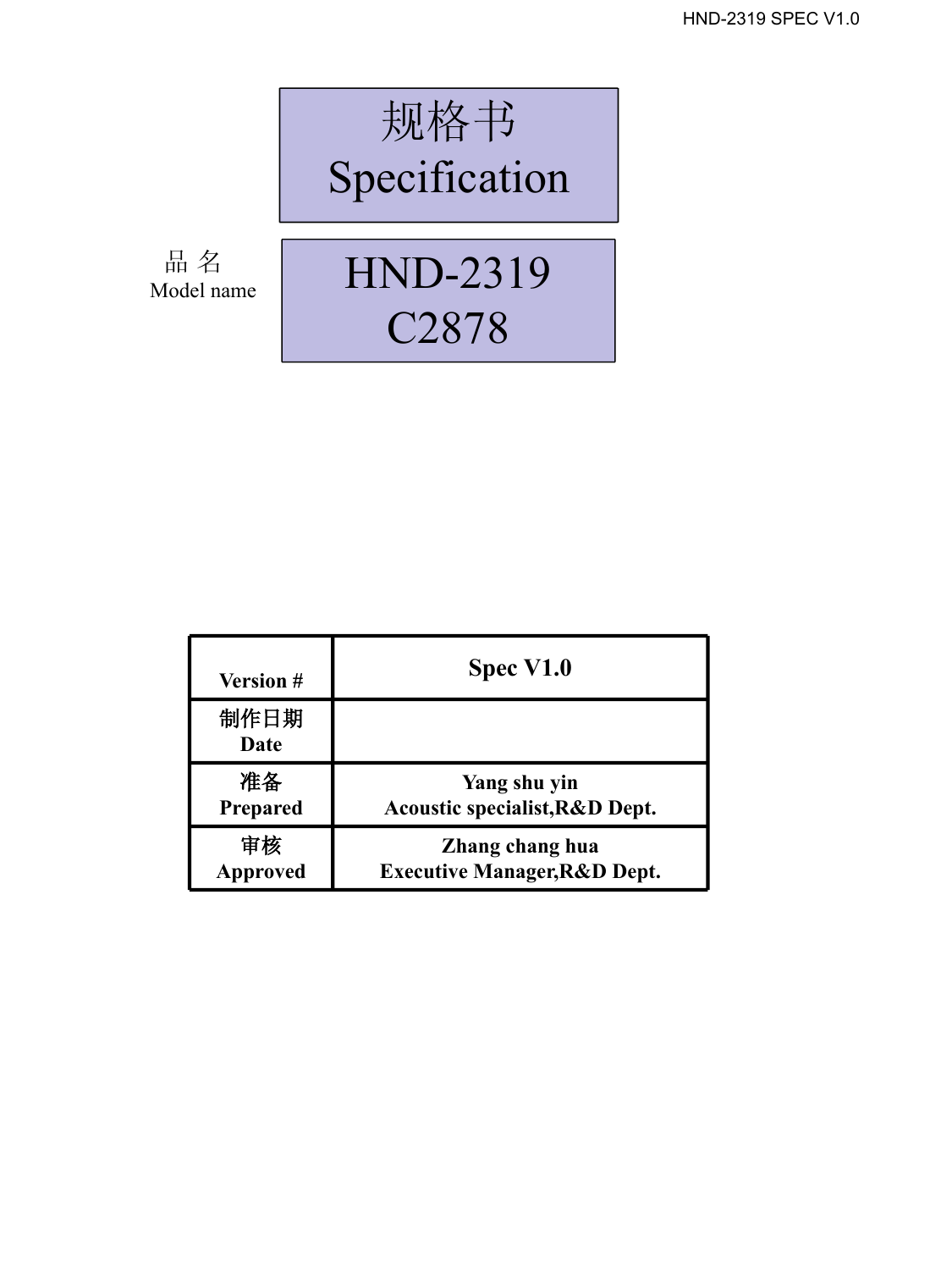1.适用范围: 本规范适用于HND-2319 蜂鸣器。 <br> **HND-2319** SPEC V1..0

This specifications apply the HND-2319 buzzer.

2.基本规格/General specification

| 项目/Item        |                                                                                                     | 规格/Spec          | 条件/Condition                                                                                                            |  |
|----------------|-----------------------------------------------------------------------------------------------------|------------------|-------------------------------------------------------------------------------------------------------------------------|--|
|                | 额定电压<br>Rated voltage                                                                               | 12VDC            |                                                                                                                         |  |
| $\overline{2}$ | 工作电压<br>Operation voltage                                                                           | $3\sim$ 24VAC    |                                                                                                                         |  |
| 3              | 声压<br>Sound Pressure Level=SPL                                                                      | $\geq$ 90dB      | 测试环境: 标准状态, 标准驱动电路,<br>额定电压<br>测试距离: 0.1m<br>Standard State, Standard Drive Circuit.<br>Rated voltage, Distance at 0.1m |  |
| $\overline{4}$ | 振荡频率<br>Oscillation frequency                                                                       | 3700±500Hz       |                                                                                                                         |  |
| 5              | 响应时间<br>Response time                                                                               | Max 50mS         | 最低工作电压<br>Lowest operation voltage                                                                                      |  |
| 6              | 工作温度范围<br>Range of operation temperature                                                            | -20 $\sim$ +60°C | 声压 ≥90dB<br>$SPL \geq 90dB$                                                                                             |  |
| 7              | 保存温度范围<br>Range of preservation temperature                                                         | -30 $\sim$ +70°C |                                                                                                                         |  |
| $\,8\,$        | 拉负荷方向的终端轴<br>引线强度<br>Pull load on the direction of the<br>10N<br>Terminal strength<br>terminal axis |                  |                                                                                                                         |  |
| 9              | 外部尺寸<br>Externals size                                                                              | $\Phi$ 23x19     | 参阅附图<br>Refer to the attached drawing                                                                                   |  |
| $10\,$         | 重量<br>Mass                                                                                          | 5g               |                                                                                                                         |  |

☆标准状态:常温(15~35℃),湿度(25~85%相对湿度),空气压力(860~1060hpa) 在假设的情况判断,测试是-基本状态下进行。

Standard State:Ordinary Temp(15~35°C),Humidity(25~85%RH),Air pressure(860~1060hPa) In case of doubtful judgment, the test is re $-p$ erformed under Basic State.

☆基本情况:温度。(20±2℃),湿度(60~70%相对湿度),空气压力(860~1060hpa) Basic State: Temp.(20±2℃),Humidity(60~70%RH),Air pressure(860~1060hPa)

<标准驱动电路>/<Standard Drive Circuit> <标标测试治具>/<Standard Test Fixture>

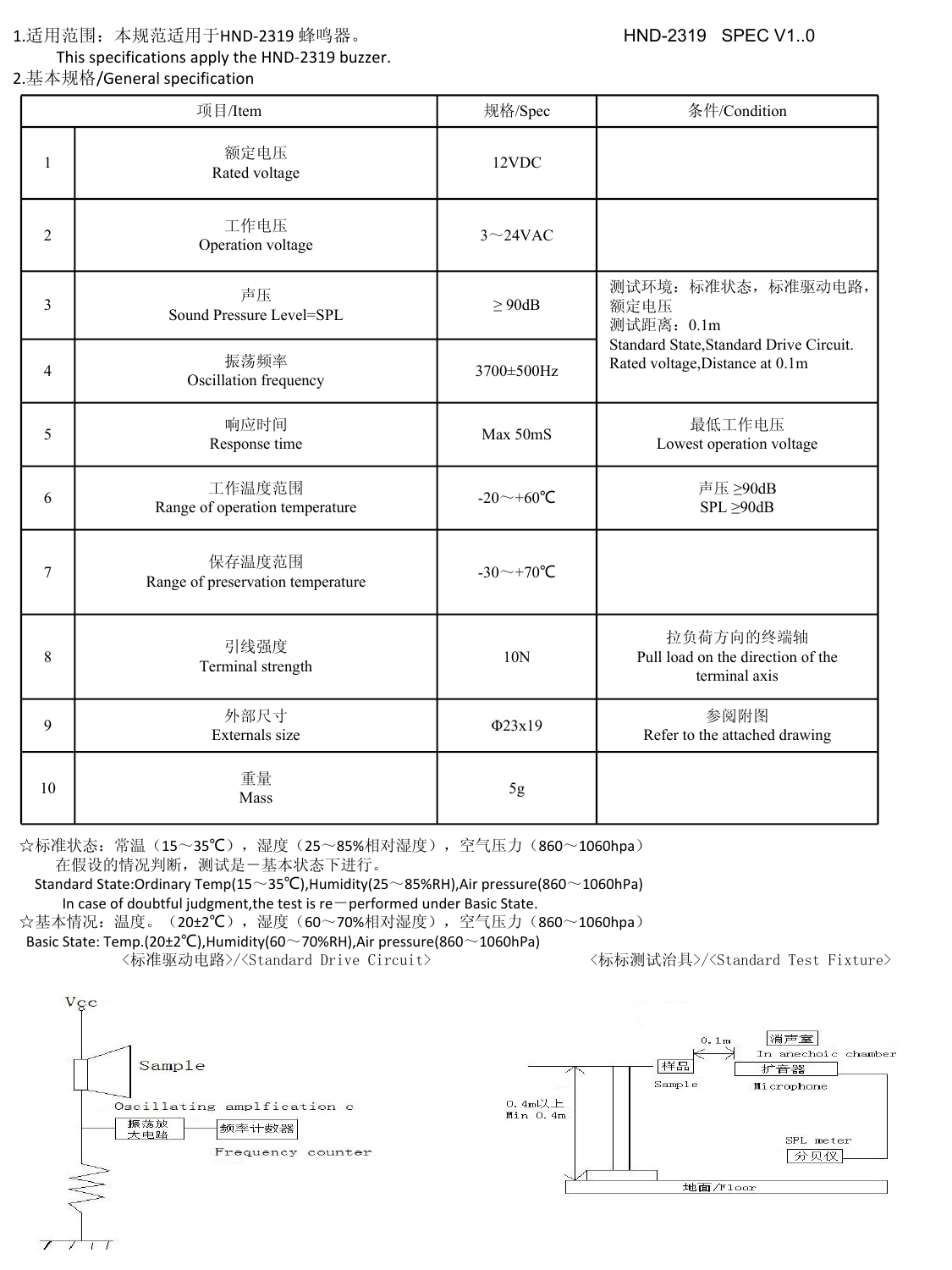| 项目/Item                                |                                       | 试验条件/Test condition                                                                                                                             | 判断标准/Criteria                                                                                                                 | 引用规格 |
|----------------------------------------|---------------------------------------|-------------------------------------------------------------------------------------------------------------------------------------------------|-------------------------------------------------------------------------------------------------------------------------------|------|
| -1<br>High                             | 高温保存试验<br>temperature<br>Preservation | +85℃环境下放置24小时<br>Exposure to +85℃ for 24 hrs.                                                                                                   | 经过测试, 符合规格,<br>没有任何不合格的外<br>观和性能<br>After the test the<br>part shall meet                                                     |      |
| $\sqrt{2}$<br>Low                      | 低温保存试验<br>temperature<br>preservation | -20℃环境下放置24小时<br>Exposure to $-20^{\circ}$ for 24 hrs.                                                                                          | specificati<br>-ons without any<br>degra.                                                                                     |      |
| $\mathbf{3}$<br>高温试验<br>High<br>Shock  | temperature                           | +85℃<br>$\overline{v}$ .<br>96h                                                                                                                 |                                                                                                                               |      |
| 低温试验<br>$\overline{4}$<br>Low<br>Shock | temperature                           | $-20^{\circ}\mathrm{C}$<br>$+$ .<br>96h                                                                                                         |                                                                                                                               |      |
| $\overline{5}$<br>Ordinary             | 常温寿命试验<br>Temp. Life                  | 常温 (25℃±10℃) 电压12VDC连续测试48小时<br>Driving the sounder at 12VDC for 48hrs in the room<br>temperature $(25^{\circ}\text{C} \pm 10^{\circ}\text{C})$ |                                                                                                                               |      |
| $6\,$<br>High                          | 高温寿命试验<br>Temp. Life                  | 高温(+85℃)电压12VDC连续测试2小时<br>Driving the sounder at 12VDC for 2hrs in the low<br>temperature (+85℃)                                                |                                                                                                                               |      |
| $7\overline{ }$<br>Low                 | 低温寿命试验<br>Temp. Life                  | 低温(-20℃)电压12VDC连续测试2小时<br>Driving the sounder at 12VDC for 2hrs in the low<br>temperature $(-20^{\circ}\text{C})$                               |                                                                                                                               |      |
| 8<br>Lead<br>strength                  | 端子拉力试验                                | 10N的拉力在端子上拉10±1秒<br>Pull load on the direction of the terminal axis for<br>$10 \pm 1$ sec.                                                      |                                                                                                                               |      |
| 跌落试验<br>9                              | Free drop                             | 70cm高自由掉落到厚40mm的木板上, 每个方向一次<br>Free drop, 70cm height, on wood boad (t40mm)<br>X, Y, Z 3Direction 1time each, total 3times.                     | 排除弯曲的针<br>Exclude bending of<br>Pin                                                                                           |      |
| -1<br>$\overline{0}$<br>验<br>y         | 端子可焊性试<br>Solderabilit                | 260±5℃焊接温度。时间: 5±0.5sec。<br>Temp. $260 \pm 5^{\circ}$ C<br>Soaking Time: $5 \pm 0.5$ sec                                                        | 端子95%必须覆盖着焊料<br>95% surface of lead<br>pins must be covered<br>with fresh solder and<br>no soldering holes<br>Should be found |      |